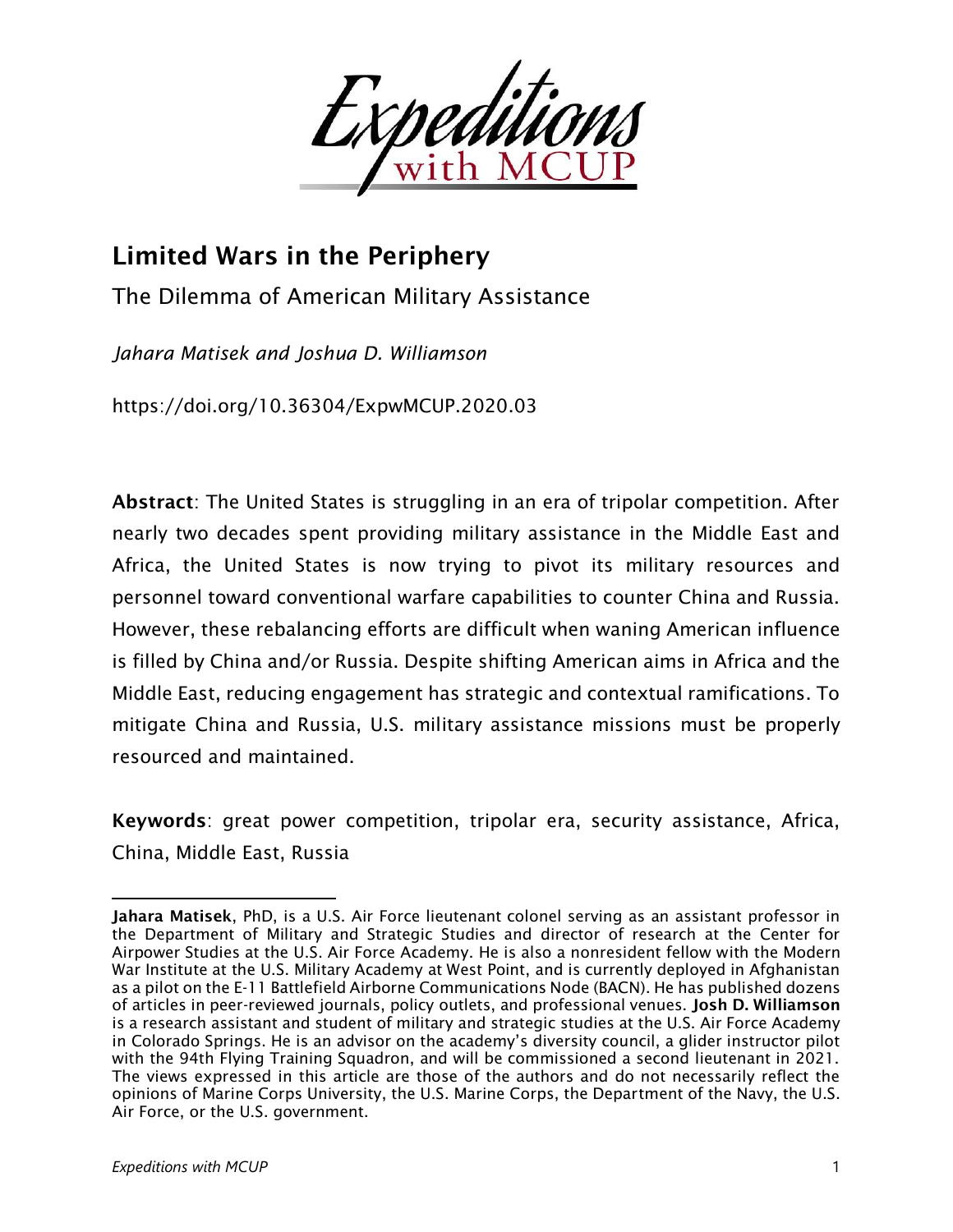Three years into U.S. president Donald J. Trump's administration, the international community has struggled to predict and understand American foreign policy actions.<sup>1</sup> The 2019 decision to pull U.S. troops from Syria, abandoning an informal alliance created with Kurdish militias and ending the American military assistance mission there, surprised many in Congress and the U.S. military.<sup>2</sup> In a similar vein, American diplomats brokered a peace deal with the Taliban, absent the consent of Afghanistan's government, in February 2020. This 14-month deal to reduce the number of U.S. troops and end the American military presence in Afghanistan—ceasing the Train Advise Assist Command's (TAAC) mission with Afghan security forces—was made in exchange for a Taliban reduction of violence and little else.

The logic of such withdrawals is consistent with current U.S. national security interests, namely to redirect military resources and preparation for the necessary pivot to compete against China in the Pacific and Russia in Europe. However, the inertia of counterterrorism missions—as well as their political saliency in an era of great power competition—makes it highly unlikely that the United States can fully remove its large number of forces from the Middle East or Africa.<sup>3</sup> Therefore, the need to maintain American access and influence in numerous countries, to include preventing the collapse of partner governments due to insurgency and terrorism, keeps the United States bound to the premise of providing *security force assistance*—defined as activities that "support the development of the capability of foreign security forces and their supporting institutions"—to conduct counterterrorism on behalf of American interests.<sup>4</sup> Otherwise, absent some U.S. presence, China and Russia can make new inroads with these governments, garnering special access and influence. This creates a dilemma for the United States as it reallocates forces to counter China and Russia conventionally while trying to retain some level of involvement with partners in Africa and the Middle East to demonstrate an enduring strategic resolve. This tension is already playing out in Washington, DC.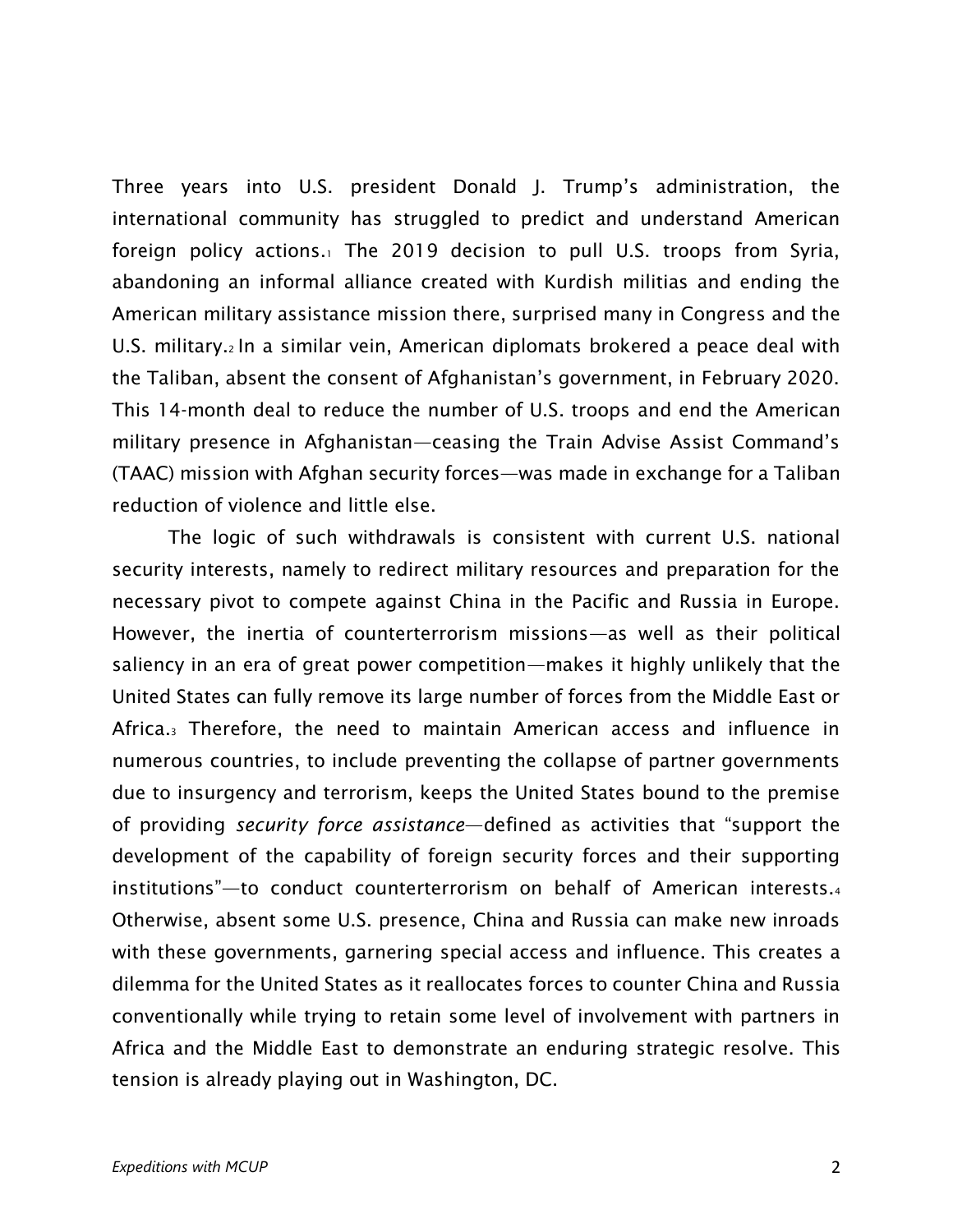U.S. secretary of defense Mark T. Esper proposed in December 2019 the removal of substantial numbers of troops and bases from Africa.<sup>5</sup> His proposal received a rare bipartisan rebuke from congressional officials, with one joint letter to Esper calling it a "shortsighted action that both diminishes our overall national security posture and our ability to lead with American values and influence."<sup>6</sup> Congressional outrage was justified given that when the Trump administration advertised its Africa strategy a year prior, it specifically detailed how the United States would increase economic and military actions to counter the growing influence of China on the continent.<sup>7</sup> Such tensions are illustrative of the second- and third-order effects involved with attempting a tactical removal of U.S. forces without realizing that China and Russia are near-peers able to exploit this new era of tripolar competition.

To many, the Trump administration's bold advertisement of "America First" provides a narrative of the United States operating with an explicitly self-serving mentality, translating into many perceived interactions with the United States as being under quid pro quo arrangements.<sup>8</sup> This approach, whether true or not, hinders attempts at engagement and cooperation in coordinating against China and Russia in an era of great power competition. Engagement and cooperation with allies and nonaligned countries alike was the hallmark of U.S. foreign policy during the Cold War, precisely because it was meant to establish American presence and access at the expense of the Soviet Union. Moreover, U.S. engagement with those countries provided socialization opportunities that exposed foreigners to American values, norms, and institutions.<sup>9</sup> To what ends do the expression of "America First" and *realpolitik*—defined as "politics based on practical and material factors rather than on theoretical or ethical objectives" translate into American application of power, both directly and indirectly, toward accomplishing national interests in an increasingly congested geopolitical stage?<sup>10</sup> Moreover, how can the United States play the strategic long game with near-peer adversaries who attempt to fill power vacuums in regions that the United States once occupied?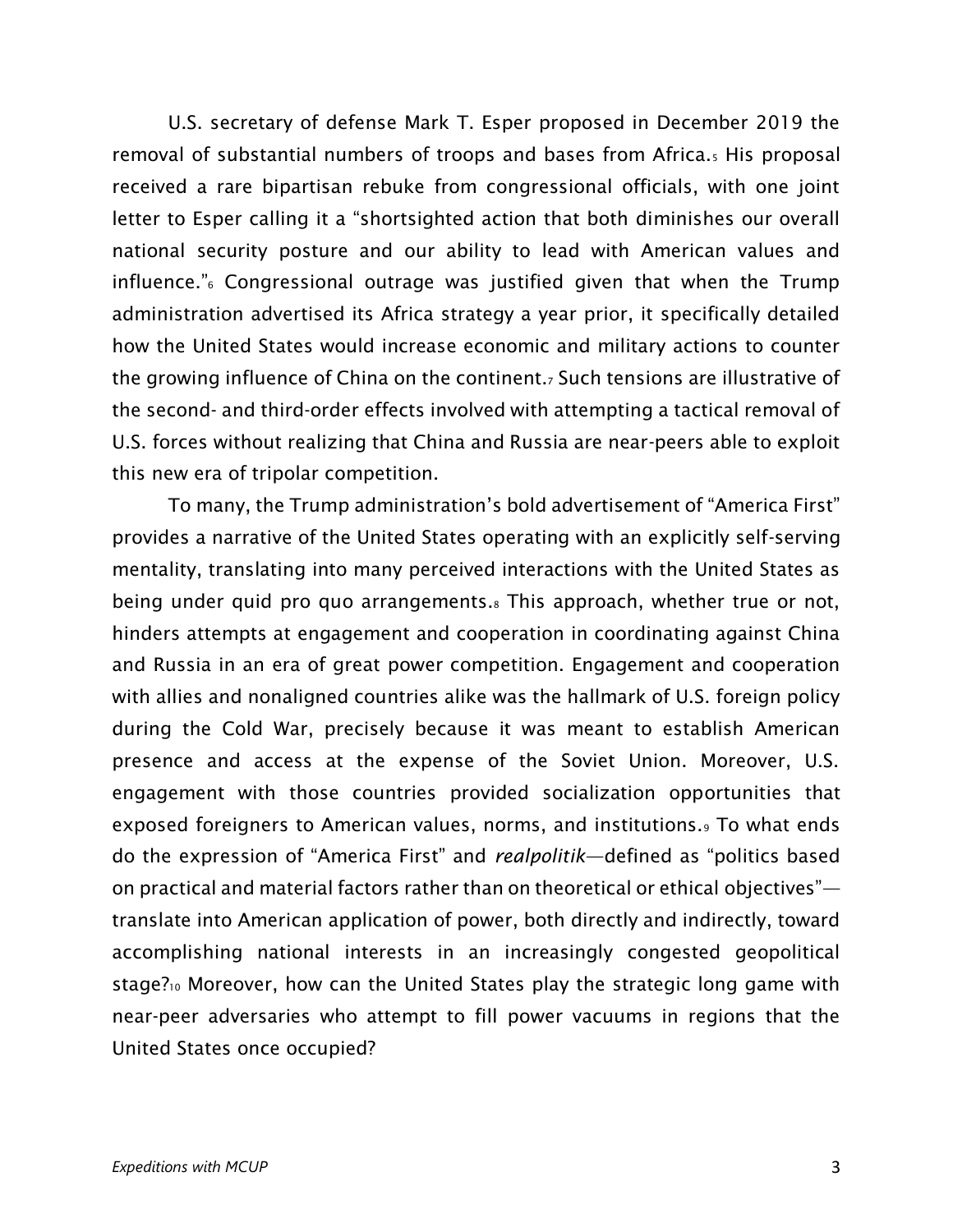To answer these questions, this article will identify current trends, describe an increasingly competitive tripolar era, and analyze the future of American global commitments. In particular, the role of U.S. security force assistance in limited conflicts throughout the world will be considered. Many weak states are recipients of security force assistance, through which the United States seeks to support the host nation's government in conducting counterterrorism operations—and yet paradoxically, there is a dilemma in how drawdowns can undermine progress.<sup>11</sup> As this article will demonstrate, there are great-power implications and externalities to the United States reducing its global military assistance commitments, giving near-peers such as China and Russia an opportunity to gain more influence and assert their power.

## Mission Creep with No Payoff?

Aid and assistance to developing nations comprised a relatively small share of American spending during the Cold War. For many recipients, this element of engagement typified the standard international politics of the time as the United States and the Soviet Union competed for access and influence.<sup>12</sup> For many of these states, regime control became dependent on such assistance for patronage purposes in maintaining control.<sup>13</sup> After the end of the Cold War, many states collapsed because their weak institutional rule was no longer subsidized by Western and Eastern powers, leading to civil war and state collapse in many regions.<sup>14</sup> Only in the context of transnational terrorism and organized crime has the problem of weak and failing states been viewed as a threat to American national interests. During the last two decades, the United States and the international community has injected hundreds of billions of dollars of economic aid and security assistance into weak and collapsing governments across Africa and the Middle East.<sup>15</sup> This has included a Western focus on developing certain elite counterterrorism units in some countries, such as the Rapid Intervention Battalion (*Bataillon d'Intervention Rapide*) in Cameroon and the American-backed *Danab* (Lightning Brigade) and Turkish-supported *Gorgon* (Eagle) commando battalions in Somalia.16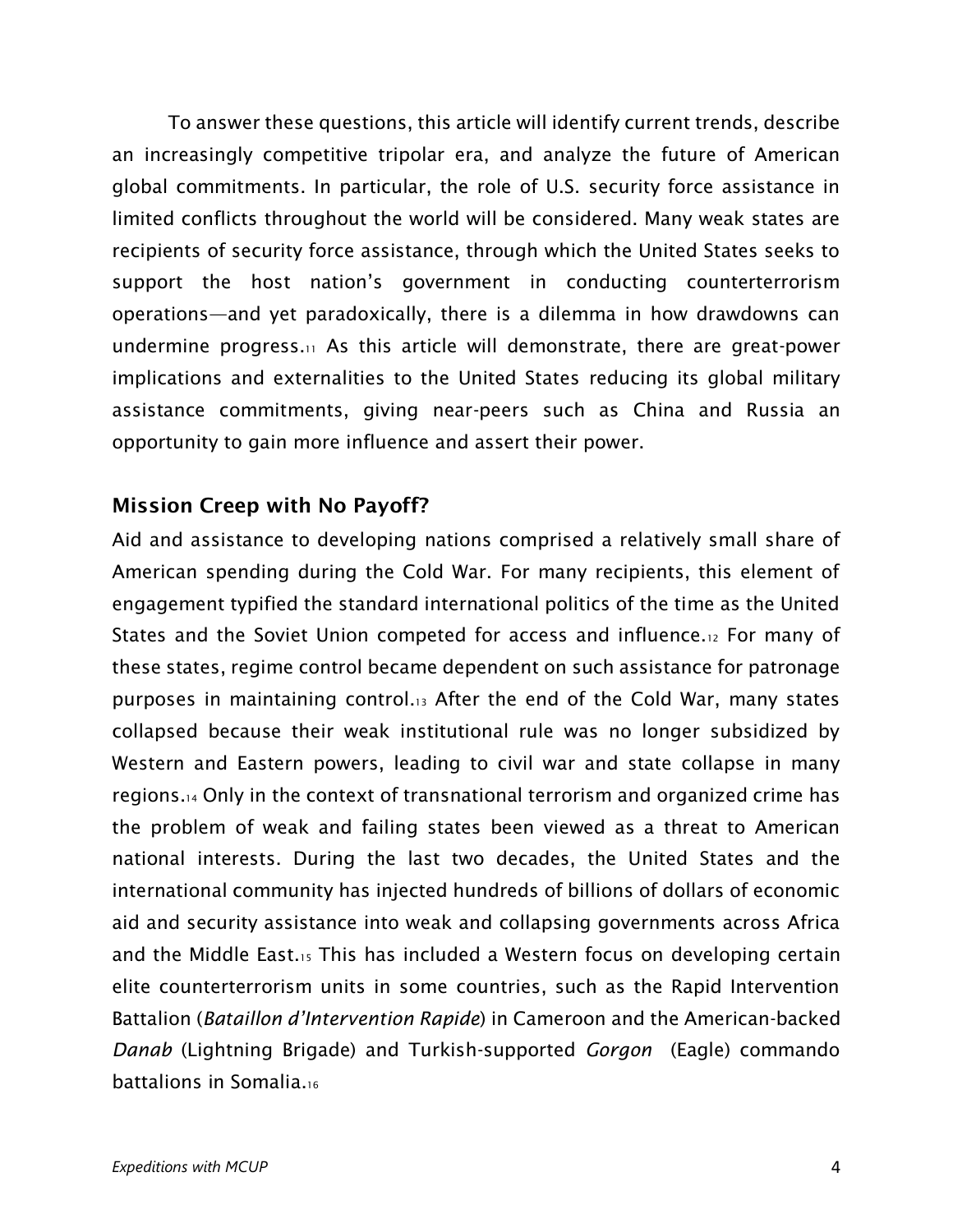Some recipients of security force assistance have failed to create legitimate authority structures, and their security forces have been militarily ineffective, albeit effective in repressing their citizenry.<sup>17</sup> One exception is the Iraqi and Syrian Kurds, who have been a reliable proxy built through Western security force assistance and were militarily effective against the Islamic State. However, capacity building gains with Kurdish forces have been put at risk due to the withdrawal of U.S. and allied troops from Syria.<sup>18</sup> Not only that, American assistance to the Kurds has been at cross-purposes with a bona fide ally, Turkey, that labels all armed Kurdish groups as terrorists. This tactical alliance with the Kurds, while useful in combatting the Islamic State, has strained strategic relations with Turkey.

On the other side of the spectrum is U.S. economic and military aid to the Philippines. Though American assistance has ebbed and flowed since 1898, the Philippines continues to depend on the United States to prop up its security forces against insurgencies.<sup>19</sup> The challenge of building capable foreign armies in fragile states that can act as reliable proxies for conducting regional counterterrorism missions without enduring long-term Western support highlights absorption issues. It also calls into question whether such assistance can be institutionalized by host-nation forces without creating long-term dependencies.<sup>20</sup>

Critics of these quasi-international state-building operations possess an endless supply of after action reports and evidence citing the failures of the U.S. military and international community to conduct crisis management and conflict resolution.<sup>21</sup> With the persistence of fragile states throughout Africa and Middle East and geopolitical hotspots such as Ukraine, Syria, and the South China Sea, there is only so much the United States and the rest of the international community can do to address these problems. At the same time, there are tremendous moral hazards and dilemmas associated with displaying unwavering support for a weak state unwilling to make necessary reforms. Success at this level sometimes rests on the ability to convince warlords in fragile states to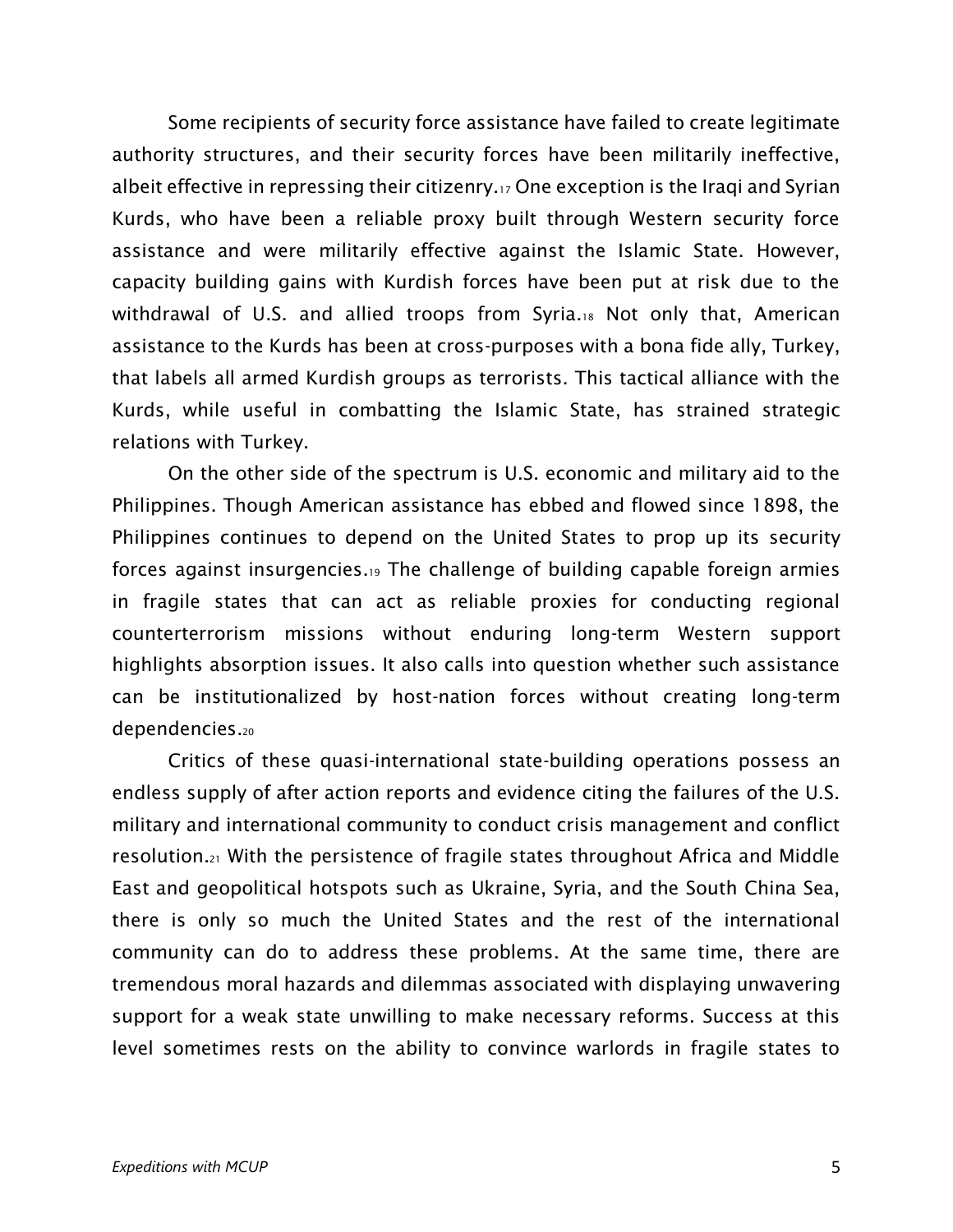become "peacelords," laying down arms and mobilizing supporters at the ballot  $box.22$ 

With open-ended commitments to countries such as Afghanistan, Iraq, and Somalia, the problem of *mission creep*—defined as "the gradual broadening of the original objectives of a mission or organization"—sets in where the American provision of foreign internal defense and/or security force assistance prepares troops for the task of nation- and state-building.<sup>23</sup> However, the conduct of such stability operations is an incredibly difficult endeavor, given that an intervening army, such as that of the United States, tries to engage in some level of institution-building in a country that does not possess a supportive political context. In pursuit of creating the desired security architecture in a fragile state, more actions outside the scope of training and warfare are undertaken in hopes that a more capable security sector will translate into a more effective state, and vice versa.<sup>24</sup> A whole-of-government approach might even be advocated in pursuit of safety, security, and stability, but this struggles as well, since the military mission often becomes the bulk of the strategy and developmental agencies become underresourced and/or dependent on the military.<sup>25</sup>

Mission creep sets in further with the harsh realization that reforming a fragmented security sector does not help the state establish some modicum of monopoly over violence. Limited progress with such efforts leads to military advisors engaging in nonmilitary tasks and duties in hopes that the host-nation government will take them over.<sup>26</sup> Such activities, no matter how well-intentioned, merely subsidize host-nation inefficiencies, enable corruption, and delegitimize the government in the eyes of the public. The only benefit of such mission creep is that it creates a short-term victory for security force assistance providers by generating a veneer of state effectiveness, but it is a hollow achievement in that it is dependent on foreign military trainers to maintain a presence and make ad hoc agreements with powerful informal security actors such as warlords.<sup>27</sup>

"Babysitting" a host-nation's government and army establishes somewhat of a stable equilibrium and order, but only because the interloping military acts as a third-part mediator in ensuring that rival factions are cooperating.<sup>28</sup> The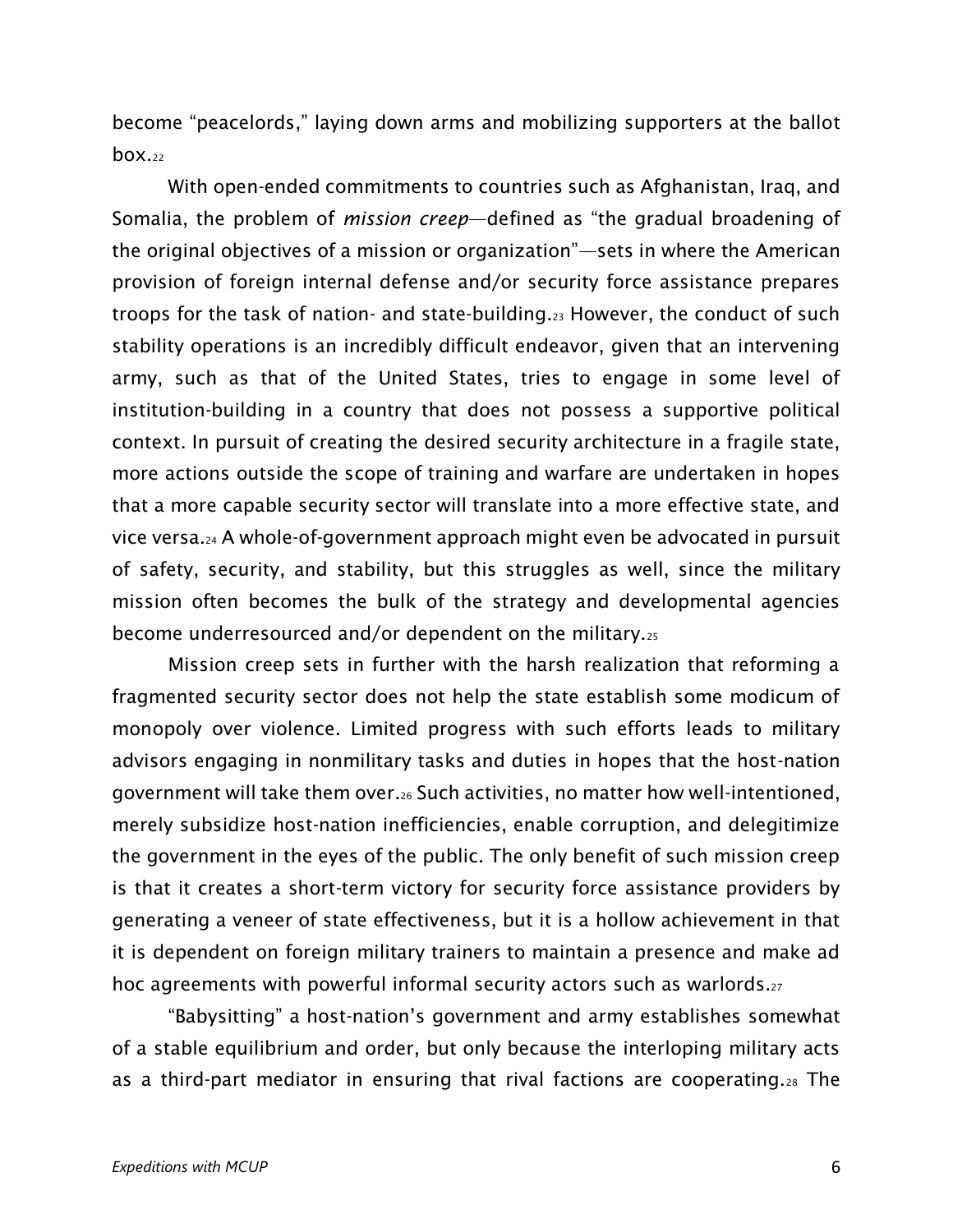current presence of U.S. and international military advisors in Somalia is reflective of such a babysitting attempt to balance competing clan politics, which provides a modicum of stability but ultimately undermines long-term Somalian development and conflict resolution.<sup>29</sup> This brings to light the numerous challenges of the United States and its allies in attempting to achieve a "virtuous cycle" of institution-building within a fragile state well after military advisors and peacekeepers depart.<sup>30</sup>

## Contextual American Strategy with Shifts in Military Assistance

During the last two decades, American political leadership has grappled with how to address the rise of a strategic competitor, namely China, while deploying hundreds of thousands of troops in support of military operations in Afghanistan and Iraq.<sup>31</sup> The 2017 *National Security Strategy of the United States of America* directly called attention to competing with near-peer adversaries like Russia and China.<sup>32</sup> By the wayside went state-building operations under the guise of counterterrorism, foreign internal defense, and security force assistance, which are increasingly becoming afterthoughts in terms of resources and strategic outlays. Such a shift away from these activities is warranted on the surface, for they have been costly distractions from maintaining military readiness and have reduced budgets for the research and development of future weapon systems.<sup>33</sup> During this time, China and Russia have reformed their militaries and developed new tactics and weapon systems, all while increasing influence and power in their respective regions.<sup>34</sup> Worse, belligerent state and nonstate actors have sought out various methods and means to undermine democracy and liberal institutions in the West.<sup>35</sup>

The Trump administration has followed through on its national security strategy, cutting the number of military personnel on the African continent, defunding many peacekeeper training programs, slashing foreign-language training for U.S. military personnel, and rebalancing military forces in the Middle East.<sup>36</sup> Looking ahead to an era of great power competition within a new world order, there are externalities involved with a national security strategy focused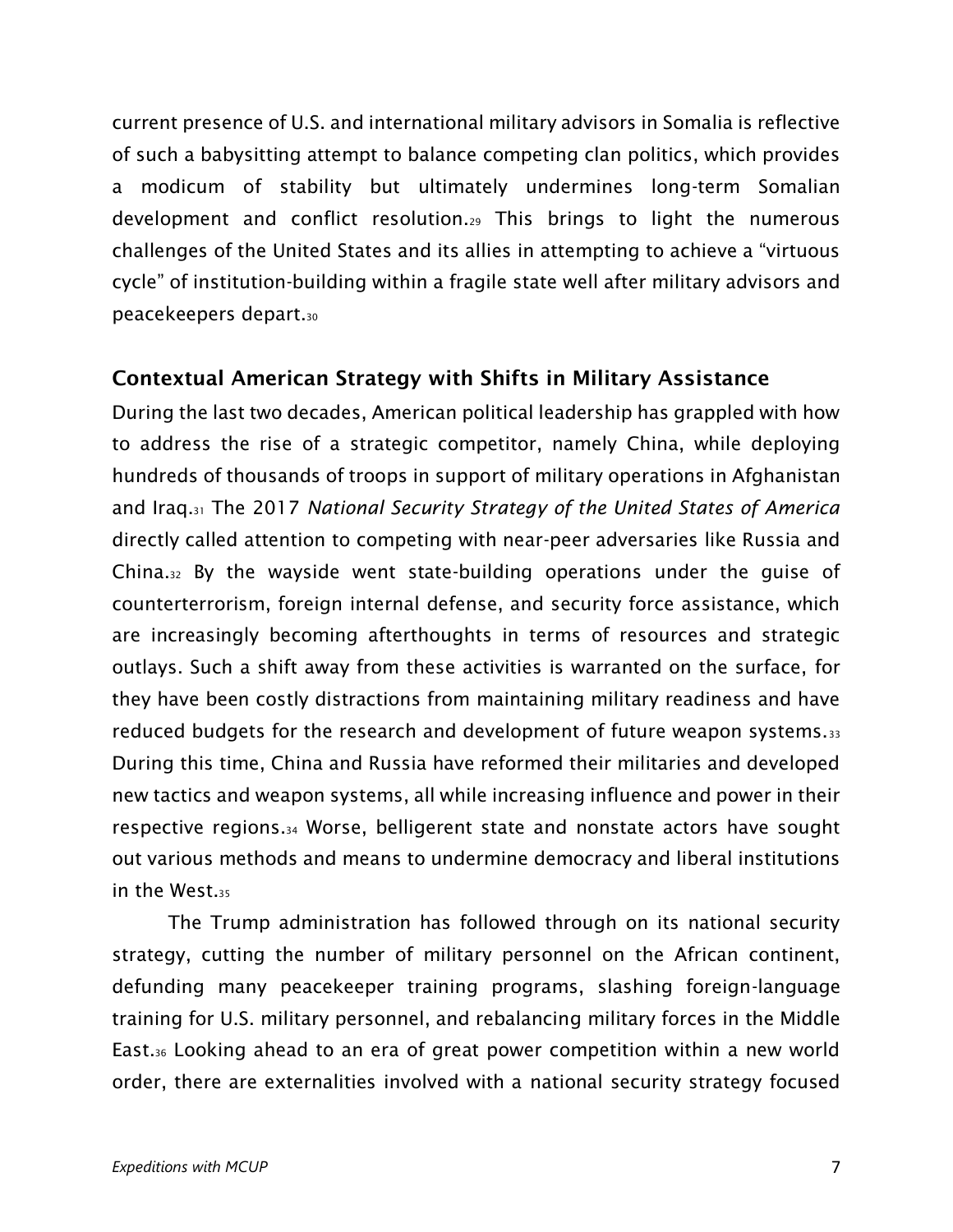on retrenchment that maximizes conventional American military power to combat emerging near-peer threats.<sup>37</sup> The operational burdens and strain of security force assistance activities on both special operation forces and conventional forces to create and train numerous military units in Afghanistan and Iraq has undermined most of their training requirements and readiness metrics for being able to perform combined-arms operations.<sup>38</sup> Consequently, the U.S. Army recently developed and established six Security Force Assistance Brigades that focus on deploying to weak states to strengthen the host-nation's military capacity, and the British followed suit by developing four similar Specialised Infantry Battalions.<sup>39</sup> The creation of such specialized security force assistance units is a stopgap measure that frees up more resources for conventional warfare, allowing the rest of the U.S. military to focus on combinedarms training and equipping for conflict and competition with China and Russia.

With only six U.S. Army units dedicated to the mission of working with foreign militaries—and the most recent Special Inspector General for Afghanistan Reconstruction report identified Security Force Assistance Brigades failing at the TAAC mission in Afghanistan due to logistical and personnel struggles—this shift is already reducing the effectiveness of security force assistance efforts, as more prominence is given to conventional military abilities.<sup>40</sup> Security Force Assistance Brigade units began deploying to Africa in 2020, suggesting a willingness to move away from using special operations forces for security force assistance duties altogether.<sup>41</sup>

This shift misses the reality that Security Force Assistance Brigades will likely continue to be underresourced and unable to meet commitments in Africa, much as they are in Afghanistan.<sup>42</sup> As a result, new power vacuums created by an American absence will be filled by states possessing regional interests that undermine grand U.S. strategic aims of national security and global stability. Already, despite American and European efforts at strengthening the G5 Sahel, a multinational fighting force composed of troops from Burkina Faso, Chad, Mali, Mauritania, and Niger, there are signs that China is making inroads throughout the Sahel, possibly compromising the G5 alliance.<sup>43</sup> While there is a growing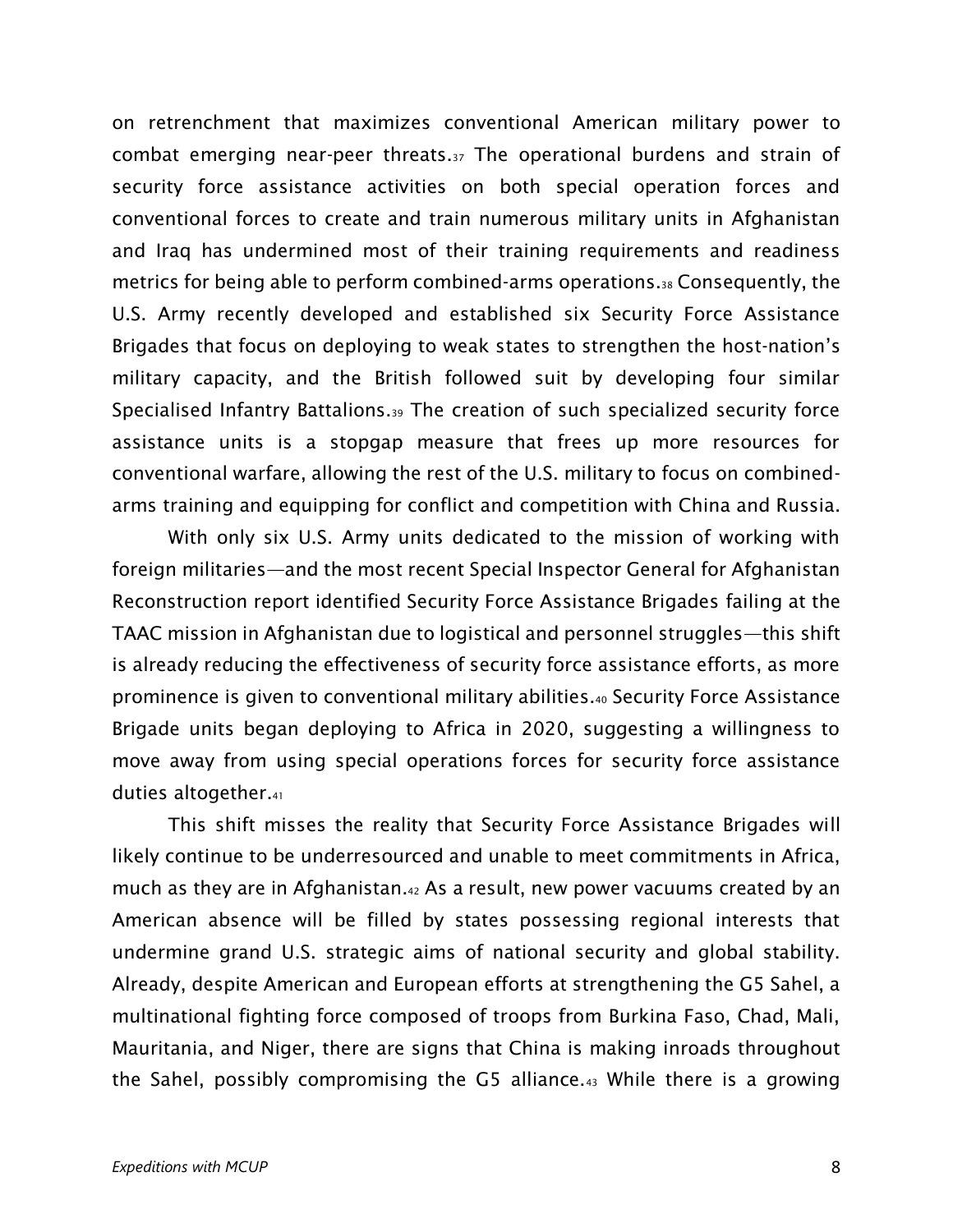prospect of conflict in Eastern Europe, especially with hostile Russian politicalinformation operations against its neighbors, Russia is impacting the African continent through private military contractors operating in the Central African Republic, Libya, Madagascar, Mozambique, and Sudan.<sup>44</sup> Similarly, China established a base and port in Djibouti in 2017, and it possesses a much larger economic footprint, more commercial interests, and larger trade deals in place on the continent than the United States.<sup>45</sup>

#### A World Bent on Opposing American Power?

In a 2018 speech, U.S. vice president Michael R. "Mike" Pence slammed China for its numerous human rights violations and incursions against U.S. allies. He commented that unless China ceases its provocative behavior, both countries are on the brink of a second Cold War.<sup>46</sup> According to the Organisation for Economic Co-operation and Development, China is expected to have a greater gross domestic product (GDP) than the United States by 2030, and despite a declining Russian economy, Moscow's leaders believe that Russia deserves to be treated like a world power because of its 6,000 nuclear weapons.<sup>47</sup> These two near-peer adversaries present the United States with the possibility of a tripolar era of competition. For the first time since World War II, the United States will face tremendous challenges in Europe and Asia—but conventional military power alone cannot solve the threats posed by China and Russia.<sup>48</sup>

Worse, globalization and technological advancements have effectively removed the "protective American moats" that the Pacific and Atlantic Oceans have historically served.<sup>49</sup> The global coronavirus pandemic has further heightened this issue of worldwide connectivity as well as the perils of great power competition with China and Russia, both of whom are seemingly more focused on conducting information-political warfare against the United States and its allies than fighting their own domestic viral outbreaks. Of course, their long-term strategy of undermining liberal democracies and the United States-led global order will pay more dividends.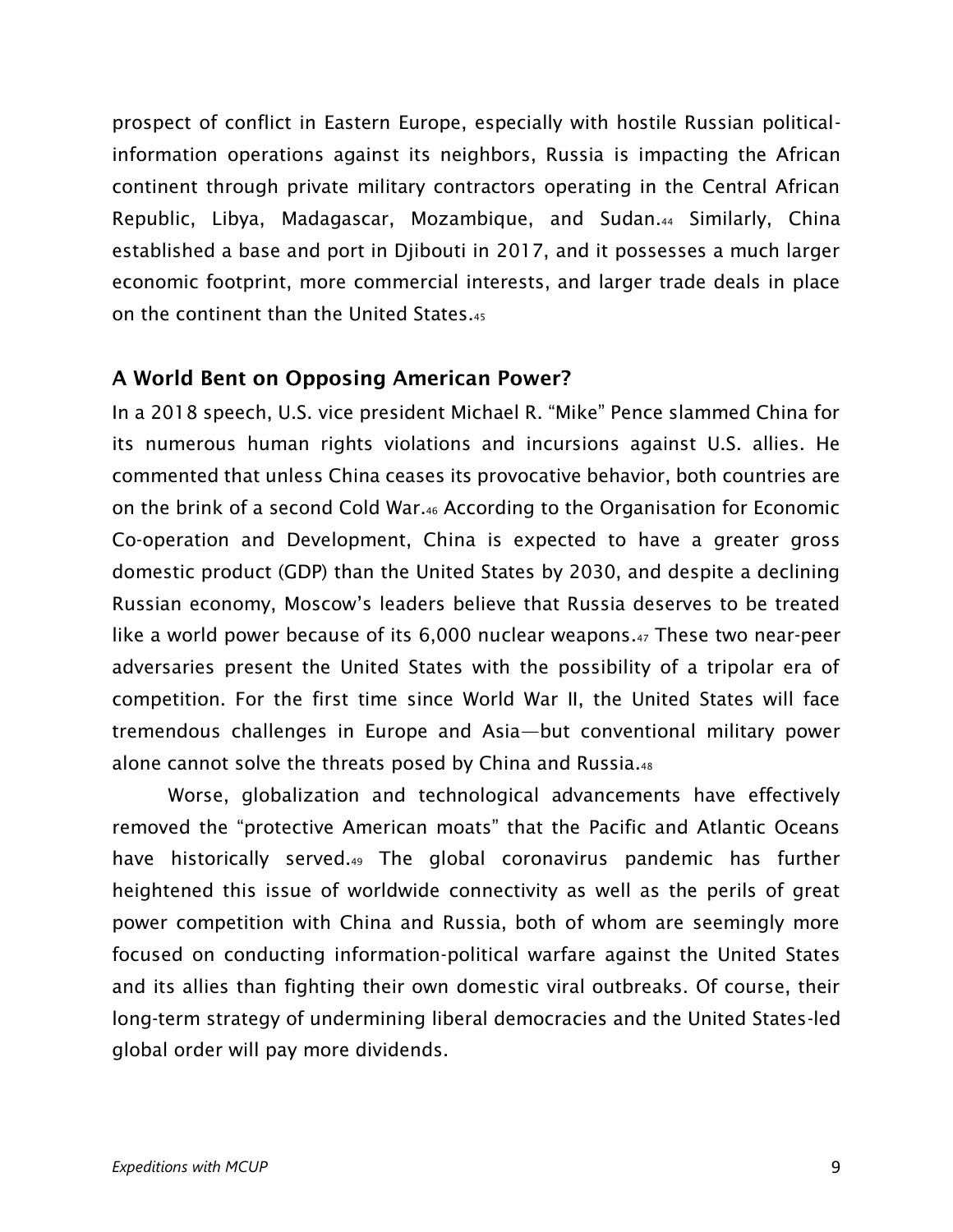The United States' abandonment of the Syrian Kurds and the perception that the Trump administration is seeking disengagement from Africa and the Middle East has foreshadowed the implications of American vacillation on commitments to its partners. Already, growing evidence indicates that more countries in Africa, Southeast Asia, and the Middle East increasingly view Russia as a more enduring and reliable partner, given how Russia followed through on its defense of the Assad regime in Syria.<sup>50</sup> In addition, despite China's "debt-trap diplomacy," many developing nations are turning to China for support, precisely because they can receive aid and assistance without being shamed for human rights abuses. Worse, even with the current American pivot to Asia, China appears to have "flipped" the Philippines, with the Rodrigo Duterte regime appearing poised to end all agreements and military cooperation with the United States by the end of 2020.<sup>51</sup> This would be a tremendous blow to American access to the region, making it more difficult to defend the commons in the Pacific. Such shifts increasingly show the problems of the United States not matching commitments or following through on policies that display resolve.

#### Security Force Assistance and the Joint Approach

How can limited American wars facilitate the overall strategic situation in an emerging tripolar world order? A realpolitik approach to small wars in the periphery will provide short-term victories, but disengagement undermines the established U.S. liberal hegemonic order. American engagement with its allies and other strategically important countries requires continued assessment of identities, ideologies, relationships, and capabilities to support U.S. interests and global stability.<sup>52</sup> Throughout Africa and the Middle East, the United States has generally provided massive aid packages since the 1970s, the first of which went to Egypt and Israel. Military training programs to the region have been around even longer, such as the U.S. equipping and training Saudi Arabia's military since 1953. Many of these American actions were conducted to gain influence and access as well as to box out the Soviets during the Cold War. However, even with billions of dollars injected into foreign militaries, they can collapse on the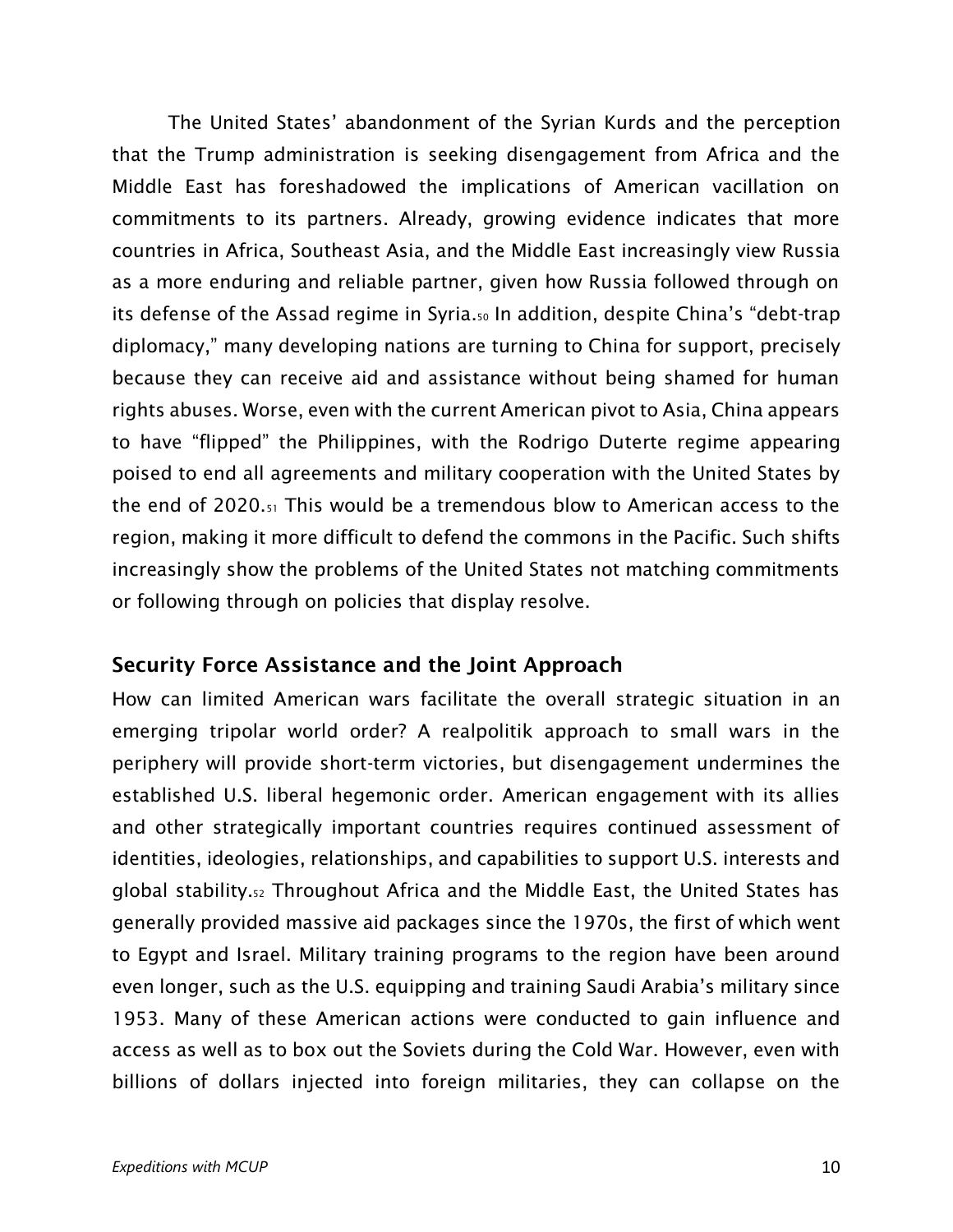battlefield and flee, as did the Iraqi Army before the Islamic State in June 2014. If the United States continues down the path of creating "Fabergé egg armies," expensively built but easily cracked, the last two decades in the Middle East will continue to reinforce such repeated failures.<sup>53</sup>

While numerous American military aid and assistance missions have been conducted through state-building efforts in the last 30 years, the Cold War-era successes of Greece, South Korea, and Turkey repelling communist threats have been difficult to replicate elsewhere.<sup>54</sup> U.S. military operations in the twenty-first century have shifted toward establishing democratic governments in foreign nations. Efforts in Afghanistan and Iraq were pursued despite a lack of understanding of the formal and informal institutions in which these societies operated. Despite the U.S. Army defining its security force assistance mission and fielding Security Force Assistance Brigades, this approach has ignored the soft power of American influence and presence in many countries that are seeing higher levels of Chinese and Russian involvement in the economic and military realms.

While American policymakers must buy into the vitality of neocontainment based on the current geopolitical situation, U.S. leaders must return to American diplomat Henry A. Kissinger's ideas of realpolitik: What do these wars in faraway weak states mean for the United States and its allies? Do they contribute to American security and economic vitality, or do they simply drain resources and detract from the real power players of China and Russia? Current American strategic frustration is derived from a divergence in national interests and the objectives of nation-building, as well as whether assisting foreign militaries in these limited wars is actually providing strategic influence. Hence, American efforts at developing allies with some modicum of military power can be simplified into two mission sets.

## The Payoff of American Engagement Abroad

The first category of military-backed assistance programs is aimed at developed nations that have the political willpower and capacity to absorb aid packages.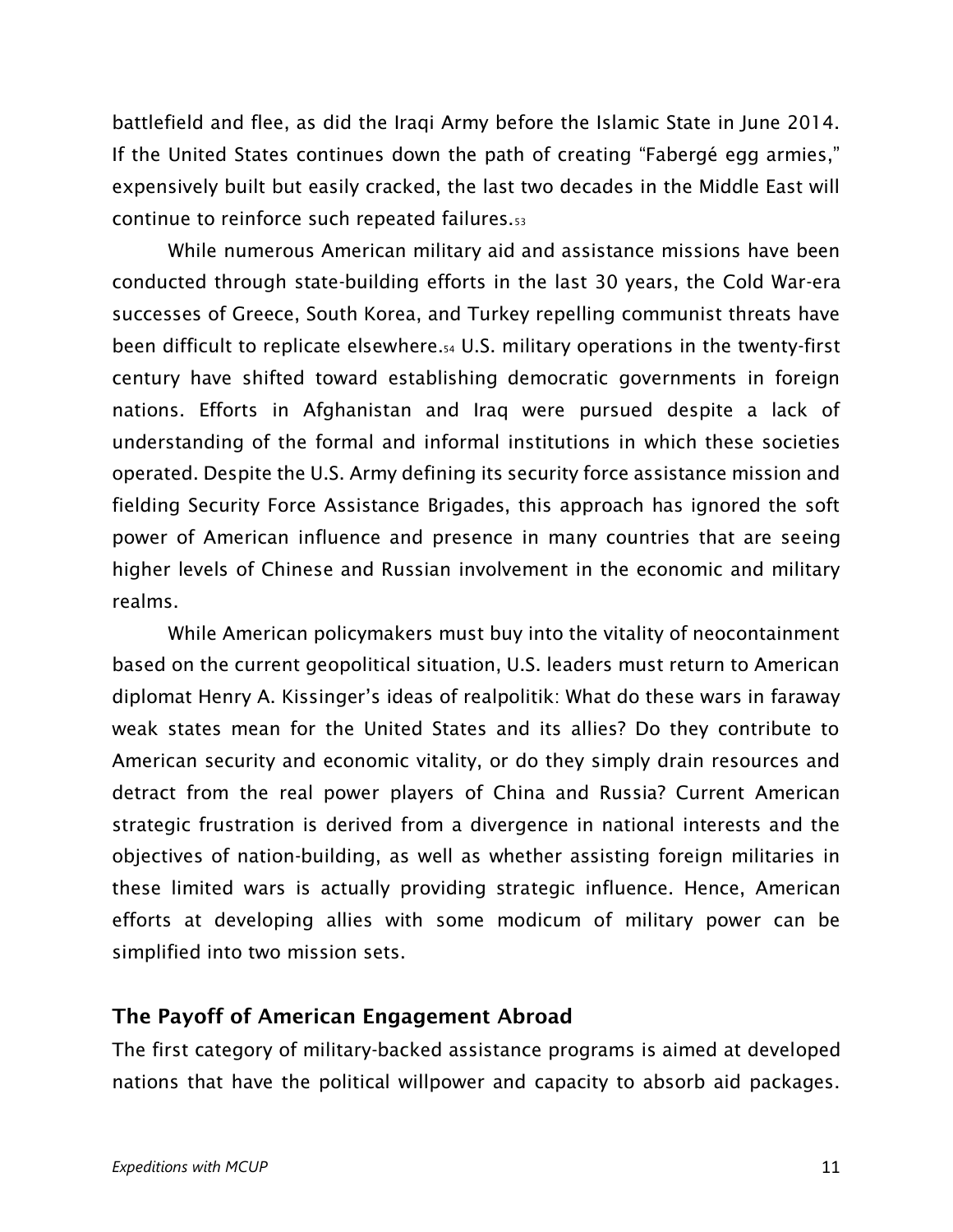Foreign assistance from the United States bolsters the economic power and military capability of the recipient state in a way that reshapes the balance of power in relation to regional adversaries. This form of aid is more akin to security and defense cooperation, where recipient nations such as Taiwan, Poland, and Japan have specifically tailored plans to maximize their military effectiveness against regional threats while improving interoperability with U.S. military personnel.<sup>55</sup> These developed nations have similarly aligned political and strategic goals as the United States. With continued aid, they not only defend themselves but also act as proxy rivals to China and Russia. If nations like Taiwan and Japan can successfully broaden their spheres of military and economic influence to challenge the aggressive expansion of China, the United States will be able to balance power in the Pacific. Likewise, developing the capabilities of European allies can help accomplish the same strategic objective in balancing against Russian hostility. The U.S. Defense Security Cooperation Agency directs these foreign military missions, which include weapons sales, defense institutionbuilding, and the strengthening of defensive and offensive military capacities, while also establishing security partnerships. Such American efforts counter China and Russia, especially as a tripolar era of competition becomes increasingly likely.

The second and more critical mission set of military training programs is aimed at weak states, whereby U.S. military personnel are tasked with developing basic military institutions and warfighting abilities. Such underdeveloped states lack the ability to effectively govern, and their security forces are generally fragmented and underresourced. However, trying to overcome the pathology of weak and divided states lies in the ability of the United States to shape the statebuilding process, which ironically can undermine the legitimacy of the new hostnation government.<sup>56</sup> An ad hoc military strategy may prove to be successful in the short term, but it provides no long-term solutions with either government institutions or their security forces.

Policy makers are often unaware and unprepared to endure the risk that security force assistance demands, as seen with the ambush and death of four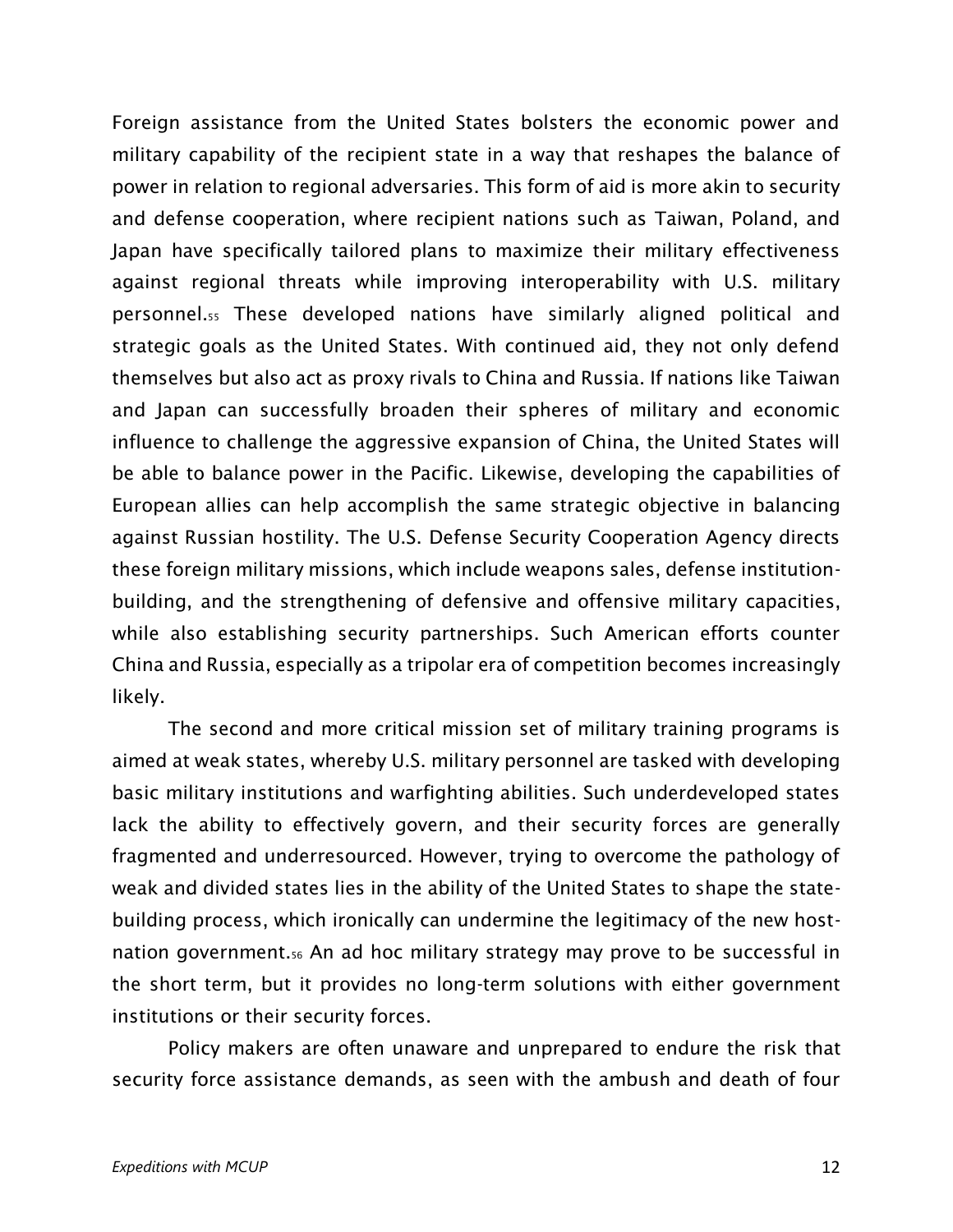Green Berets in Niger in 2017.<sup>57</sup> It is critical that U.S. efforts be built on the growth and functionality of the state-building process, and that the train-and-equip mantra via security force assistance is actualized and institutionalized. Successful military assistance missions must be sought in pursuit of the long-term strengthening of a host-nation that spans the entire spectrum of society, including government and military institutions. Without developing a way to overcome civil-military-relation challenges in the recipient state, American security assistance will not help develop a reliable and capable partner in the long term. Specifically, the problem of political context is rarely adjusted in the delivery of security force assistance, as technical aspects of military assistance are unable to shape necessary political reforms in civil-military relations.<sup>58</sup>

Given the demanding and critical nature of the joint warfighting mission, strengthening partner capacity while simultaneously developing institutional responsibility is no easy task. In many host-nations receiving U.S. military aid, coup-proofing activities by political leadership discourage joint warfighting and can make the absorption of security force assistance more of a patronage activity rather than an attempt at increasing military effectiveness.<sup>59</sup> Overcoming the pathologies of civil-military relations demands a whole-of-government approach by the United States that links soft and hard power to maximize effectiveness in the delivery of security force assistance. These principles should take primacy in determining when and where resources are allocated in pursuit of achieving American national interests. At the same time, there still exists the dilemma of deciding if the United States should continue such economic and military assistance engagements, made on the basis of whether a country is enough of a vital national security interest that it is worth continuing investment only by virtue of excluding China and Russia.

#### **Conclusion**

A new world order is forming around the narrative of a weakened United States, with a growing perception of America's "exit from hegemony" both internally and externally.<sub>60</sub> The hyper-hegemonic position of power that the United States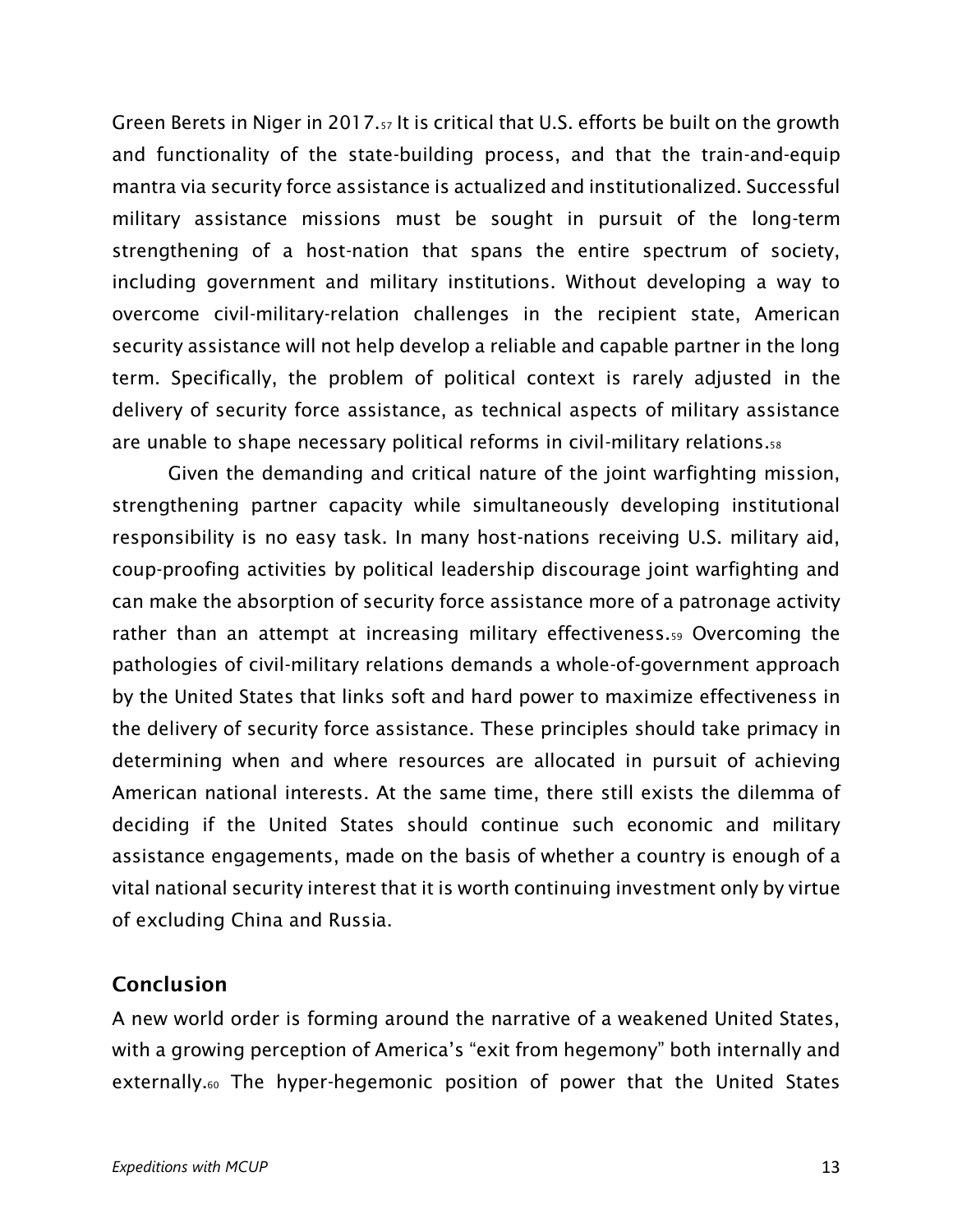possessed after the Cold War is waning, while China and Russia have taken bold and aggressive actions in a way that has minimized hard-power responses from U.S. policy makers and strategists. While the Trump administration appears to support a strategy of retrenchment in global security force assistance operations, the tripolar era is being defined by China and Russia moving to fill areas lacking American investment and interest, establishing conditions for a renewed Cold War. Chinese and Russian engagement with much of the developing world is filling a void that the United States had traditionally occupied but now neglects. $61$ 

A new form of containment is required to keep the revisionist agendas of China and Russia in check, propelling the importance of limited wars and U.S. troops acting as advisors. American expertise and capabilities in this genre of warfighting, specifically drawn from the U.S. Joint Force, will be a primary way in which the United States maintains its ascendancy in the ever-changing geopolitical stage. The United States must continue working with partner militaries and militias to defend against Chinese and Russian influence and ensure that these partners become capable of standing up for themselves.

As best put by a military officer from an African country, "All Africans want democracy [and] want to be like the United States. We need help with roads and infrastructure, but our governments cannot work with USAID and the World Bank. Who can the people get help from? If not China, who?"<sup>62</sup> The United States cannot afford a lackadaisical approach to Africa or the Middle East. Continued apathy toward either region only undermines American national interests in the long term. Instead, the United States should continue engaging in low-level security assistance missions to box out Russia and China at low cost.

**Notes** 

<sup>1</sup> Asma Sana Bilal and Nabiya Imran, "Emerging Contours of Transatlantic Relationship under Trump Administration," *Policy Perspectives* 16, no. 1 (2019): 3–21, https://doi.org/10.13169/polipers.16.1.0003.

<sup>2</sup> Ian Bremmer, "Trump's Pledge to Pull U.S. out of Syria Meets Reality," *TIME*, 18 January 2019; and Eric Schmitt et al., "Pullback Leaves Green Berets Feeling 'Ashamed,' and Kurdish Allies Describing 'Betrayal'," *New York Times*, 13 October 2019.

<sup>3</sup> Ryan Burke and Jahara Matisek, "The Illogical Logic of American Entanglement in the Middle East," *Journal of Strategic Security* 13, no. 1 (2020): 1–25; https://doi.org/10.5038/1944- 0472.13.1.1771.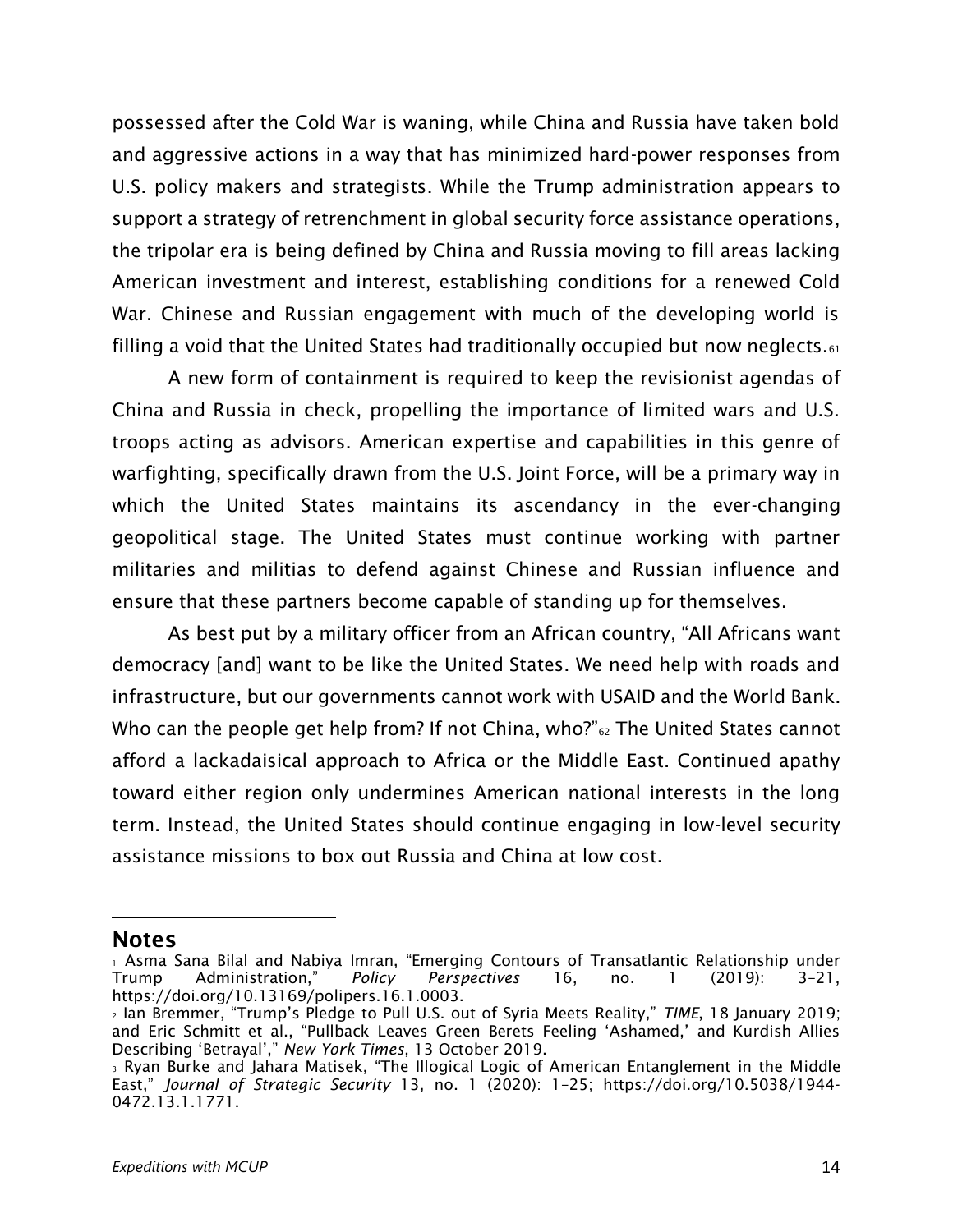<sup>4</sup> "Joint Force Development: The Joint Center for International Security Force Assistance," Joint Chiefs of Staff, accessed 18 May 2020.

<sup>5</sup> Helene Cooper et al., "Pentagon Eyes Africa Drawdown as First Step in Global Troop Shift," *New York Times*, 24 December 2019.

<sup>6</sup> Aaron Mehta and Joe Gould, "Esper's Africa Drawdown Snags on Capitol Hill," *Defense News*, 16 January 2020.

<sup>7</sup> Donald J. Trump, "President Donald J. Trump's Africa Strategy Advances Prosperity, Security, and Stability," White House, 13 December 2018.

<sup>8</sup> Paul K. MacDonald, "America First?: Explaining Continuity and Change in Trump's Foreign Policy," *Political Science Quarterly* 133, no. 3 (2018): 401–35, http://doi.org/10.1002/polq.12804; and Oz Hassan, "Crisis, Narratives, and the Construction of U.S.-Middle East Relations: Continuity and Change in World History and Trump's America First," *Global Affairs* (2020): 121–41; https://doi.org/10.1080/23340460.2020.1745084.

<sup>9</sup> G. John Ikenberry and Charles A. Kupchan, "Socialization and Hegemonic Power," *International Organization* 44, no. 3 (Summer 1990): 283–315, https://doi.org/10.1017/S002081830003530X.

<sup>10</sup> "Realpolitik," Merriam-Webster Dictionary, accessed 18 May 2020.

<sup>11</sup> Richard Fontaine, "The Nonintervention Delusion: What War Is Good For," *Foreign Affairs* 98, no. 6 (November/December 2019): 84–98.

<sup>12</sup> David Halloran Lumsdaine, *Moral Vision in International Politics: The Foreign Aid Regime, 1949– 1989* (Princeton, NJ: Princeton University Press, 1993).

<sup>13</sup> Ann Hironaka, *Neverending Wars: The International Community, Weak States, and the Perpetuation of Civil War* (Cambridge, MA: Harvard University Press, 2008).

<sup>14</sup> William Reno, *Warlord Politics and African States* (Boulder, CO: Lynne Rienner, 1999).

<sup>15</sup> F. Niyonkuru, "Failure of Foreign Aid in Developing Countries: A Quest for Alternatives," *Business and Economics Journal* 7, no. 3 (2016): 1–9, https://doi.org/10.4172/2151- 6219.1000231; and Laurence Chandy, Brina Seidel, and Christine Zhang, *Aid Effectiveness in Fragile States: How Bad Is It and How Can It Improve?* (Washington, DC: Brookings, 2016).

<sup>16</sup> Emily Knowles and Jahara Matisek, "Western Security Force Assistance in Weak States: Time for a Peacebuilding Approach," *RUSI Journal* 164, no. 3 (2019): 10–21, https://doi.org/10.1080/03071847.2019.1643258.

<sup>17</sup> Patricia L. Sullivan and Johannes Karreth, "The Conditional Impact of Military Intervention on Internal Armed Conflict Outcomes," *Conflict Management and Peace Science* 32, no. 3 (2015): 269–88, https://doi.org/10.1177/0738894214526540; and Jessica Trisko Darden, *Aiding and Abetting: U.S. Foreign Assistance and State Violence* (Stanford, CA: Stanford University Press, 2020).

<sup>18</sup> Glenn A. Fine, Steve A. Linick, and Ann Calvaresi Barr, *Operation Inherent Resolve: Lead Inspector General Report to the United States Congress, July 1, 2019–October 25, 2019*  (Alexandria, VA: Office of Inspector General, U.S. Department of Defense, 2019).

<sup>19</sup> Sheena Chestnut Greitens, "Terrorism in the Philippines and U.S.-Philippine Security Cooperation," Brookings, 15 August 2017.

<sup>20</sup> David H. Ucko, "Systems Failure: The U.S. Way of Irregular Warfare," *Small Wars & Insurgencies* 30, no. 1 (January 2019): 223–54, https://doi.org/10.1080/09592318.2018.1552426.

<sup>21</sup> Tobias Debiel with Axel Klein, eds., *Fragile Peace: State Failure, Violence and Development in Crisis Regions* (London: Zed Books, 2002); and Richard Gowan and Stephen John Stedman, "The International Regime for Treating Civil War, 1988–2017," *Dædalus* 147, no. 1 (Winter 2018): 171– 84, https://doi.org/10.1162/DAED\_a\_00482.

<sup>22</sup> Anders Themnér, ed., *Warlord Democrats in Africa: Ex-military Leaders and Electoral Politics* (London: Zed Books, 2017).

<sup>23</sup> David A. Lake, *The Statebuilder's Dilemma: On the Limits of Foreign Intervention* (Ithaca, NY: Cornell University Press, 2016); and "Mission Creep," Merriam-Webster Dictionary, accessed 18 May 2020.

<sup>24</sup> Lara Olson and Hrach Gregorian, "Interagency and Civil-Military Coordination: Lessons from a Survey of Afghanistan and Liberia," *Journal of Military and Strategic Studies* 10, no. 1 (Fall 2007).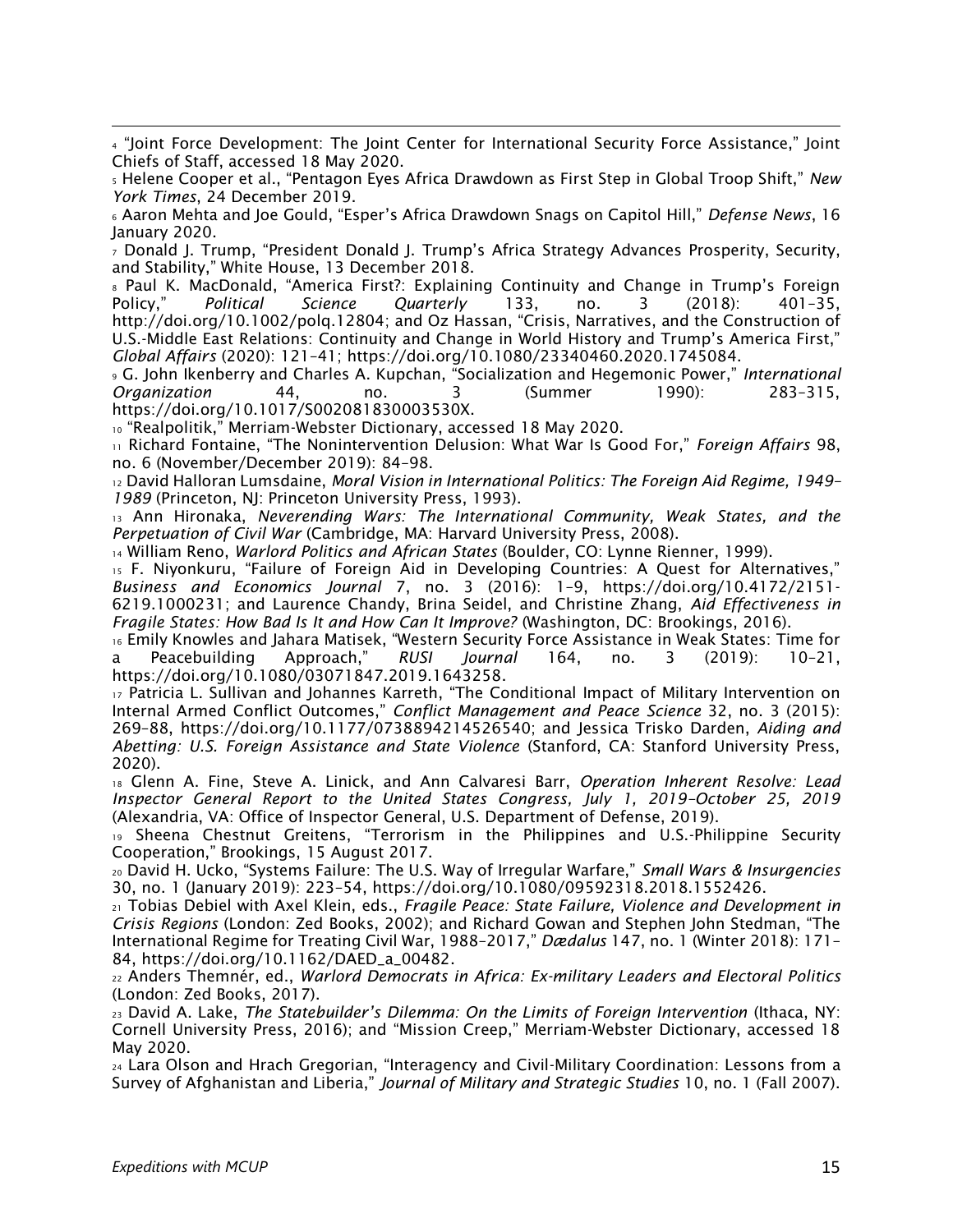<sup>25</sup> Andrea Barbara Baumann, "Clash of Organisational Cultures?: The Challenge of Integrating Civilian and Military Efforts in Stabilisation Operations," *RUSI Journal* 153, no. 6 (December 2008): 70–73, https://doi.org/10.1080/03071840802670122.

<sup>26</sup> Conor Keane and Steve Wood, "Bureaucratic Politics, Role Conflict, and the Internal Dynamics of U.S. Provincial Reconstruction Teams in Afghanistan," *Armed Forces & Society* 42, no. 1 (2016): 99–118, https://doi.org/10.1177/0095327X15572113.

<sup>27</sup> William Reno, "The Politics of Security Assistance in the Horn of Africa," *Defence Studies* 18, no. 4, (2018): 498–513, https://doi.org/10.1080/14702436.2018.1463819.

<sup>28</sup> For more on the politics and logic of establishing such a limited access order, see Douglass C. North, John Joseph Wallis, and Barry R. Weingast, *Violence and Social Orders: A Conceptual Framework for Interpreting Recorded Human History* (New York: Cambridge University Press, 2009), https://doi.org/10.1017/CBO9780511575839 .

<sup>29</sup> Personal communication with a contractor in Mogadishu, Somalia, 3 March 2020.

<sup>30</sup> Alexandra Kerr and Michael Miklaucic, eds., *Effective, Legitimate, Secure: Insights for Defense Institution Building* (Washington, DC: Center for Complex Operations, National Defense University, 2017), 376.

<sup>31</sup> Matthew Kroenig, *The Return of Great Power Rivalry: Democracy Versus Autocracy from the Ancient World to the U.S. and China* (New York: Oxford University Press, 2020).

<sup>32</sup> Donald J. Trump, *National Security Strategy of the United States of America, December 2017* (Washington, DC: White House, 2017).

<sup>33</sup> Dakota L. Wood, ed., *2020 Index of U.S. Military Strength, with Essays on Great Power Competition* (Washington, DC: Heritage Foundation, 2020).

<sup>34</sup> Heather A. Conley, et al., *The Kremlin Playbook: Understanding Russian Influence in Central and Eastern Europe* (Washington, DC: Center for Strategic and International Studies; New York: Rowman & Littlefield, 2016); and Renato Cruz De Castro, "21st Century U.S. Policy on an Emergent China: From Strategic Constrainment to Strategic Competition in the Indo-Pacific Region," *International Journal of China Studies* 9, no. 3 (December 2018): 259–83.

<sup>35</sup> Buddhika Jayamaha and Franky Matisek, "Hybrid War: Attacking the 'Civil' in Civil Society," *War Room*, 13 April 2018.

36 Cassandra Vinograd, "The Real Consequences of Pulling U.S. Troops out of Africa," Vice News, 5 May 2019; Tammy S. Schultz, "Tool of Peace and War: Save the Peacekeeping and Stability Operations Institute," Council on Foreign Relations, 31 July 2018; and Lara Seligman, "U.S. Military Slashes Foreign-Language Training," *Foreign Policy*, 13 May 2019.

<sup>37</sup> Paul K. MacDonald and Joseph M. Parent, *Twilight of the Titans: Great Power Decline and Retrenchment* (Ithaca, NY: Cornell University Press, 2018).

<sup>38</sup> Tim Ball, "Replaced?: Security Force Assistance Brigades vs. Special Forces," *War on the Rocks*, 23 February 2017.

<sup>39</sup> "How Can the U.K. Unsnag the Benefits of a Whole Force Approach to Security?" *Ares & Athena: The Occasional Papers of the Centre for Historical Analysis and Conflict Research*, December 2017, 6–9.

<sup>40</sup> John F. Sopko, *Divided Responsibility: Lessons from U.S. Security Sector Assistance Efforts in Afghanistan* (Arlington, VA: Special Inspector General for Afghanistan Reconstruction, 2019).

<sup>41</sup> Interview with Security Force Assistance Brigade officer, 6 May 2020.

<sup>42</sup> Personal communication with six Security Force Assistance Brigade personnel in Afghanistan, February–April 2020.

<sup>43</sup> Jahara Matisek, "International Competition to Provide Security Force Assistance in Africa," *PRISM* 9, no.1 (2020), forthcoming.

<sup>44</sup> Tim Lister, Sebastian Shukla, and Clarissa Ward, "Putin's Private Army," CNN, September 2019. <sup>45</sup> Wilson VornDick, "Let China Fail in Africa," *National Interest*, 29 January 2019.

<sup>46</sup> Walter Russell Mead, "Mike Pence Announces Cold War II," *Wall Street Journal*, 8 October 2018. <sup>47</sup> Yvan Guillemette and David Turner, *The Long View: Scenarios for the World Economy to 2060* (Paris: OECD Publishing, 2018); and Michael Rubin, "Why Russia's Economy Is Headed for Trouble," *National Interest*, 17 January 2019.

<sup>48</sup> Jahara Matisek and Ian Bertram, "The Death of American Conventional Warfare: It's the Political Willpower, Stupid," *Strategy Bridge*, 5 November 2017.